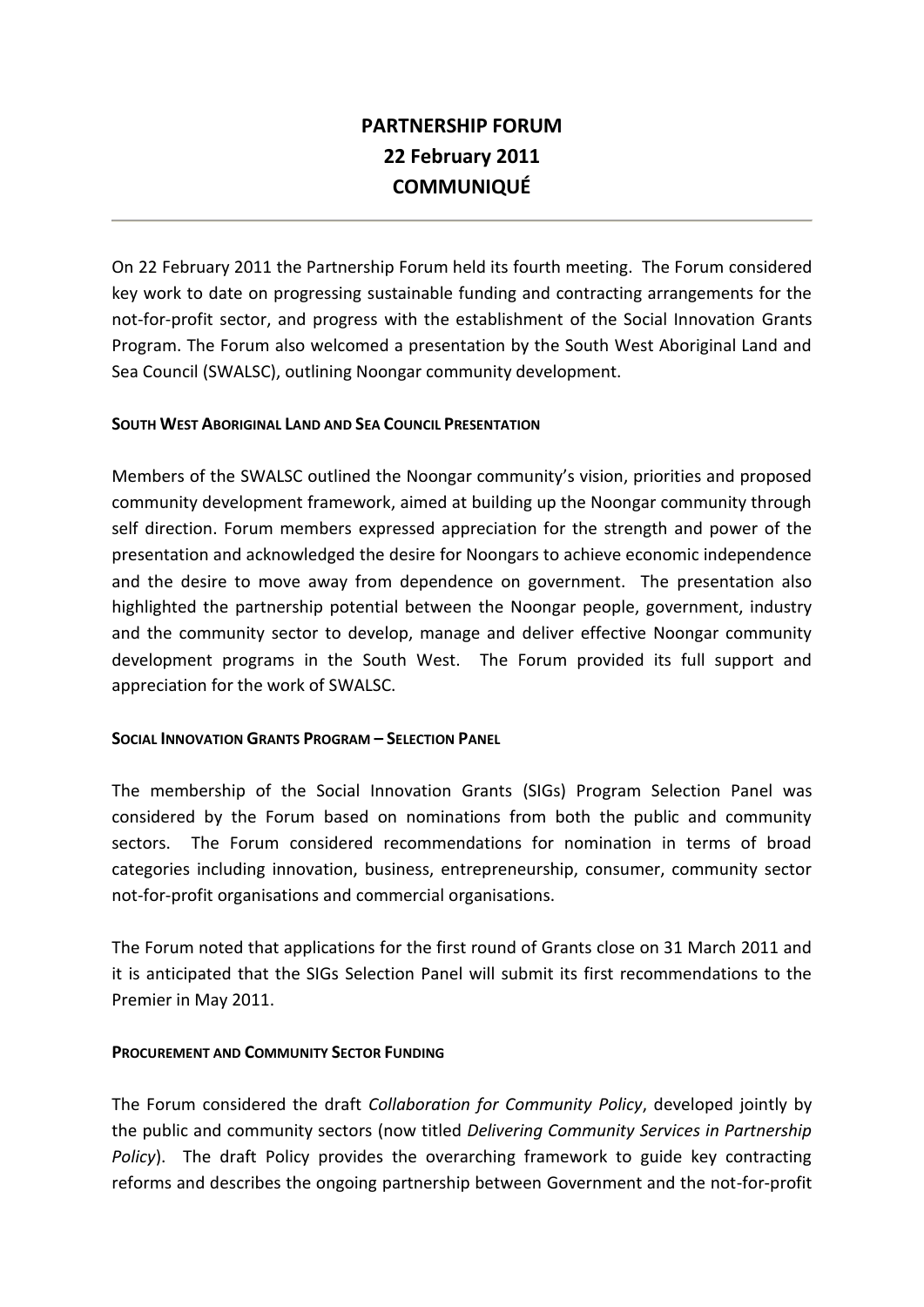sector. It outlines the range of funding and contracting arrangements and guidance on when each should be used.

While community sector members of the Forum were supportive of the Policy framework, key revisions of the Policy document were agreed as follows:

- o All contracting arrangements are to be indexed in accordance with Government policy;
- o The standardised service agreement documentation is to specify standard rise and fall provisions that facilitate price reviews during the life of a contract (including ensuring the capacity of Organisations to meet their legal obligations);
- o Contract specifications to focus on outcomes sought and avoid prescribing inputs such as staffing levels and salaries; and
- o Where there are surplus funds at the end of the contract term and services have been delivered to the quality and quantity specified in the contract, repayment of this surplus by an Organisation must not be sought by Public Authorities.

The Forum agreed that a working group of representatives from the public and not-forprofit sectors be convened to progress development of the governance framework for the implementation of the proposed funding and contracting reforms, reporting to the Forum at the end of April 2011.

## **COMMUNITY DEVELOPMENT INVESTMENT FUND**

The Forum noted ongoing work with the establishment of the Community Development Investment Fund (CDIF), including developments both nationally and internationally to support social enterprise. The Forum discussed the way forward for the CDIF and agreed to continue the work, taking into account current social enterprise initiatives in WA and outcomes from developments nationally, supporting similar arrangements.

## **CONSUMER ENGAGEMENT**

The Forum agreed that consumer engagement is critical across the human service procurement reforms. Three key aspects of consumer engagement were acknowledged, those being:

- Consumer engagement is a multi-level process built on key principles;
- There should be respectful engagement with those who need and use community services and have views about how those services should look like and how they should be delivered. These service users should be involved in terms of service design and the allocation of resources; and
- Some service users may not be willing to exercise their rights or are unable to exercise those rights due to legalities.